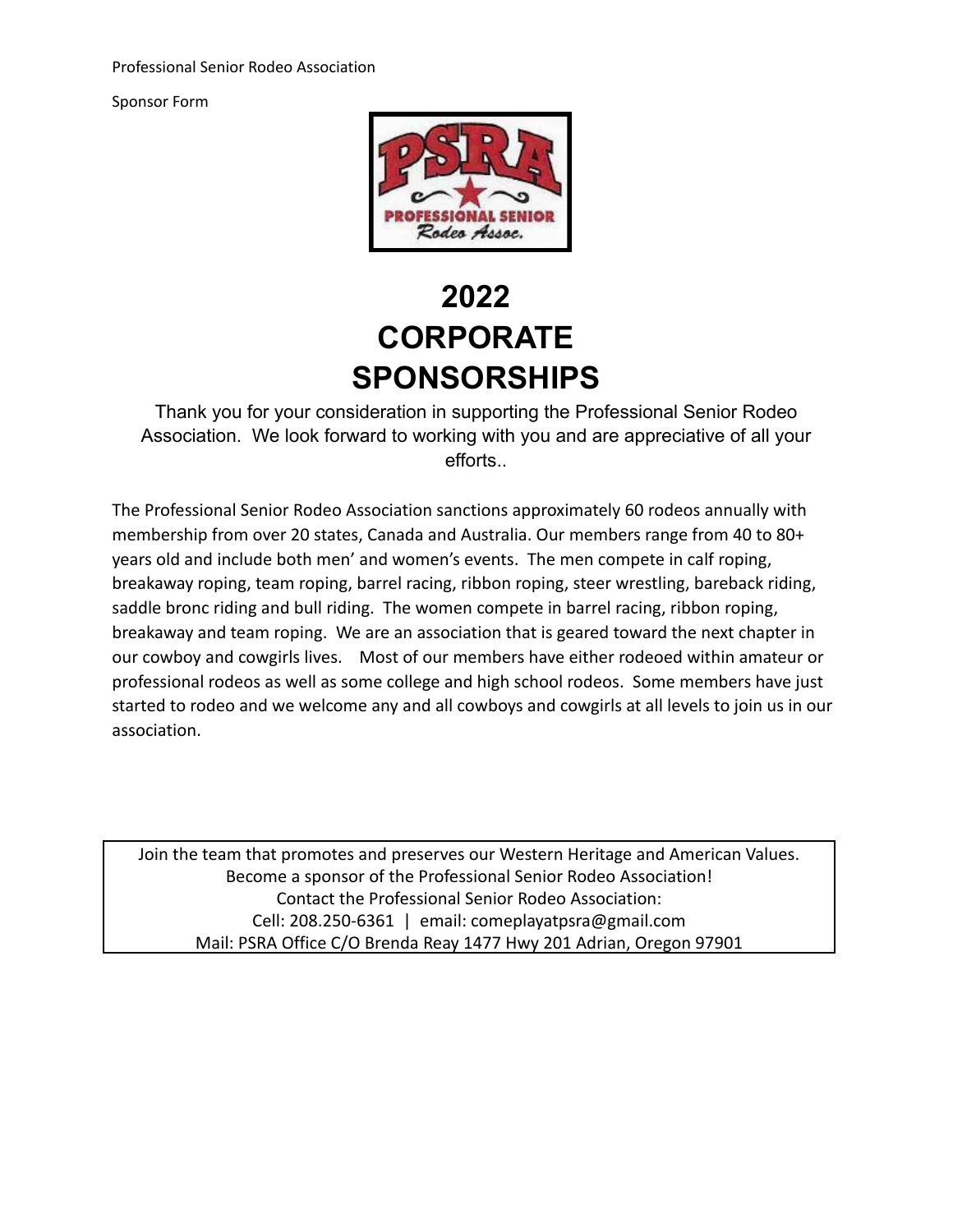Sponsor Form

# **2022**

# **Corporate Sponsorship**

Join our team that promotes and preserves our Western Heritage and American Values. Become a corporate sponsor of the Professional Senior Rodeo Association! No matter what level of sponsorship you choose to accept, the PSRA will go the distance to make sure that you are given the best exposure, advertising and partnership. Custom packages are always available and encouraged, Customization of standard packages is also negotiable.

# **Levels**

# **Platinum Sponsors: \$10,000**

- o Corporate Logo embroidered on all contestant finals jackets
- o Flag in grand entry and during the sponsor presentation
- o Arena banners at all events
- o Promotional announcements at all rodeos and the finals
- o Corporate logo on website and in official publication
- o Corporate logo on year end champion saddles
- o Awards banquet tickets (1 table)
- o Banner placed in prime location at finals
- o Event sponsorship
- o Finals rodeo tickets and VIP access passes
- o Full page ad in finals program
- o First right of refusal for televised advertising (if applicable)
- o Product/Promotional booth at finals (banners, flags and promotional items to be provided by sponsor)
- o Yearly advertising on all social media platforms

# **Gold Sponsor: \$5,000**

- o Corporate logo embroidered on all contestant finals jackets
- o Flag in grand entry and during the sponsor presentation
- o Arena banners at all events
- o Promotional announcements at all rodeos and the finals
- o Corporate logo on website and in official publication
- o Awards banquet tickets
- o Event sponsorship
- o Finals rodeo tickets and VIP access passes
- o Full page ad in finals program
- o Product/Promotional booth at the finals (banners, flags and promotional items to be provided by sponsor)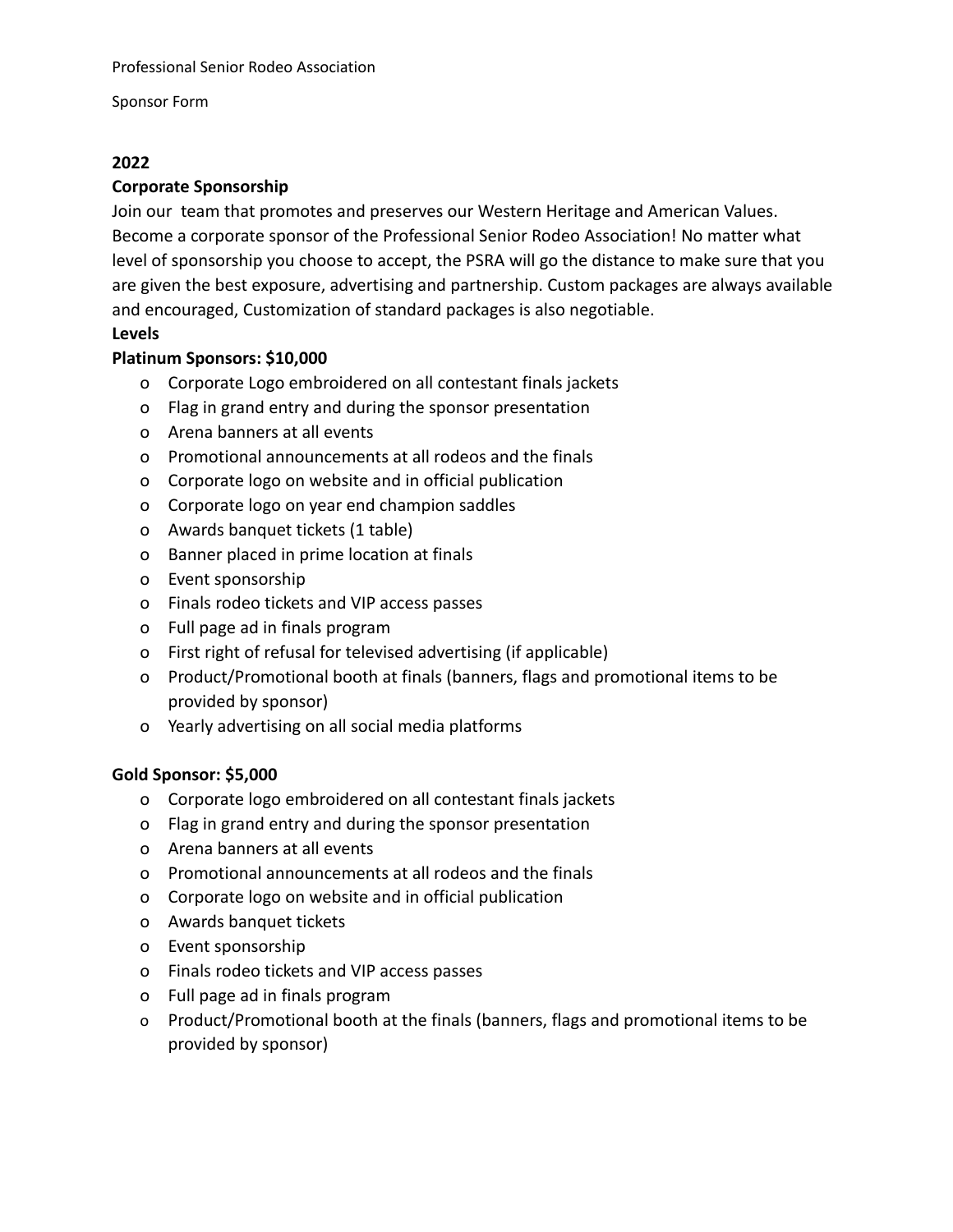Professional Senior Rodeo Association

#### Sponsor Form

## **Silver Sponsor: \$2,500**

- o Corporate logo embroidered on all contestant finals jackets
- o Flag in grand entry and during the sponsor presentation
- o Arena banners at all events
- o Promotional announcements at all rodeos and the finals
- o Corporate logo on website and in official publication
- o Awards banquet tickets
- o Finals rodeo tickets and VIP access passes
- o ½ page ad in finals program
- o Product/Promotional booth at the finals (banners, flags and promotional items to be provided by sponsor)

## **Event Sponsor: \$1,250**

- o Arena banners at all events
- o Flag in grand entry and during the sponsor presentation
- o Promotional announcements at all rodeos and the finals
- o Corporate Logo on year end finals
- o Awards banquet tickets
- o Finals rodeo tickets
- o Advertisement in finals program (1/4 page)
- o Product/Promotional booth at the finals (banners, flags and promotional items to be provided by sponsor)
- o Year website advertisement

## **Friends of the PSRA: \$500**

- o Name announced at all rodeos and in the finals
- o Awards banquet tickets (2 tickets)
- o Finals rodeo tickets (2 tickets)
- o Name listed in finals program
- o Two PSRA finals jackets
- o Product/Promotional booth at the finals (Promotional items to be provided by sponsor)
- o Year website advertisement

## **Arena/Chute Gate Banner Sponsor**: \$**500**

Join the team that promotes and preserves our Western Heritage and American Values. Become a corporate sponsor of the Professional Senior Rodeo Association! No matter what level of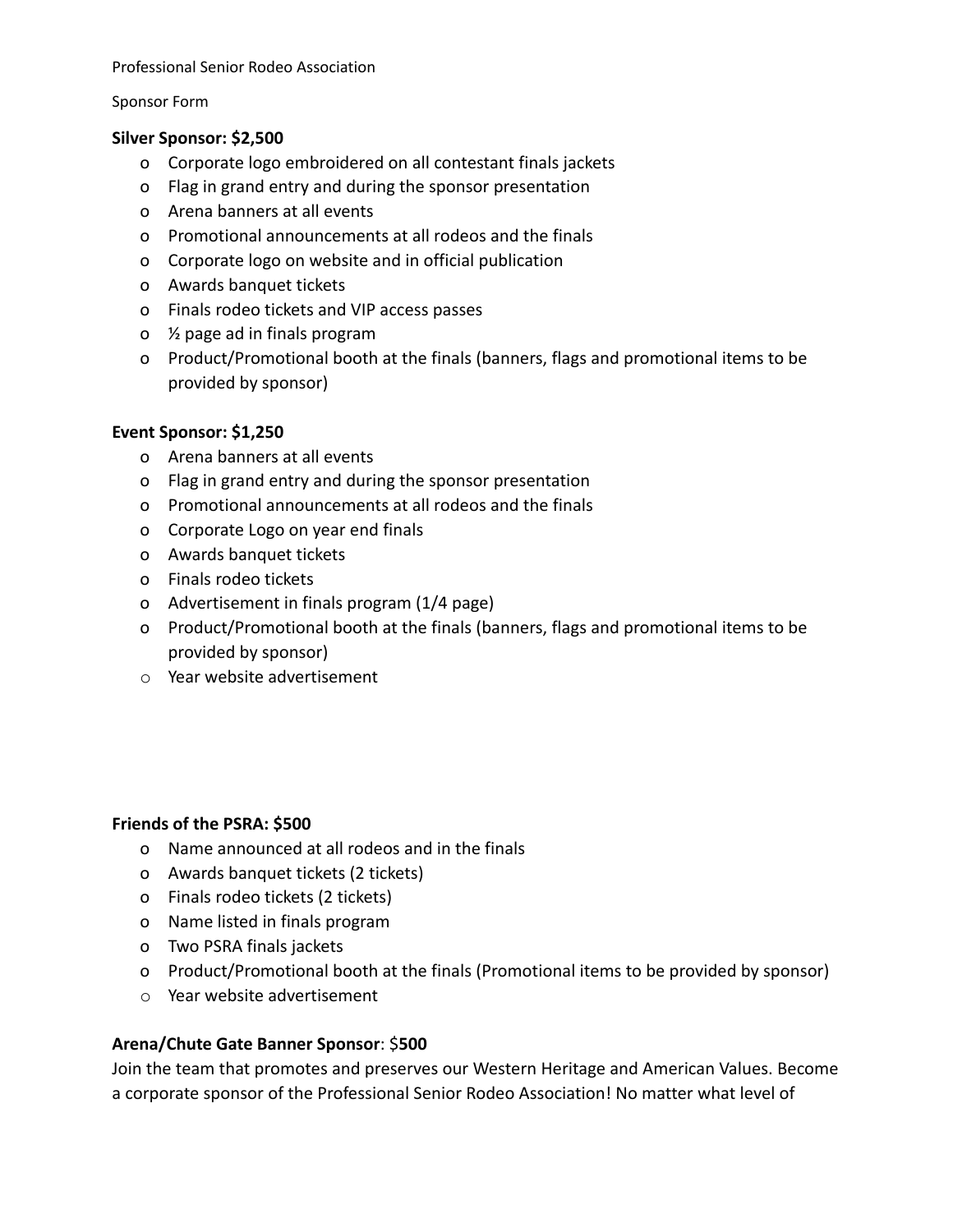Professional Senior Rodeo Association

Sponsor Form

sponsorship you choose to accept, the PSRA will go the distance to make sure that you are given the best exposure, advertising and partnership. Custom packages are always available and encouraged, Customization of standard packages is also negotiable.

#### **Saddle Sponsor: \$1,800**

- o Logo or name places on PSRA finals Banner (arena banner)
- o Promotional announcements at the finals and name announced at sanctioned events
- o Awards banquet tickets
- o Finals rodeo tickets and VIP access passes
- o Advertisement in finals program (1/4 page)

#### **Buckle Sponsor: \$500 World Champion Gold Buckle**

- o Company or individual name announced at finals
- o Awards banquet tickets (2 tickets)
- o Finals Rodeo Tickets (2 tickets)
- o Advertisement in finals program (business card)

#### **Buckle Sponsor: \$300 Go Round Buckles**

- o Company or individual name announced at the finals during specific event
- o Listed in the finals program

| Company Name: Mannell Company Name:                                                                             |                       |                                                                                                                                                                                                                                |  |
|-----------------------------------------------------------------------------------------------------------------|-----------------------|--------------------------------------------------------------------------------------------------------------------------------------------------------------------------------------------------------------------------------|--|
| Contact Person:                                                                                                 |                       |                                                                                                                                                                                                                                |  |
| Address:                                                                                                        |                       |                                                                                                                                                                                                                                |  |
|                                                                                                                 | State: ______________ | Zip: the contract of the contract of the contract of the contract of the contract of the contract of the contract of the contract of the contract of the contract of the contract of the contract of the contract of the contr |  |
| Phone number: Management of the number of the set of the set of the set of the set of the set of the set of the |                       |                                                                                                                                                                                                                                |  |
|                                                                                                                 |                       |                                                                                                                                                                                                                                |  |
| Company Website URL:                                                                                            |                       |                                                                                                                                                                                                                                |  |